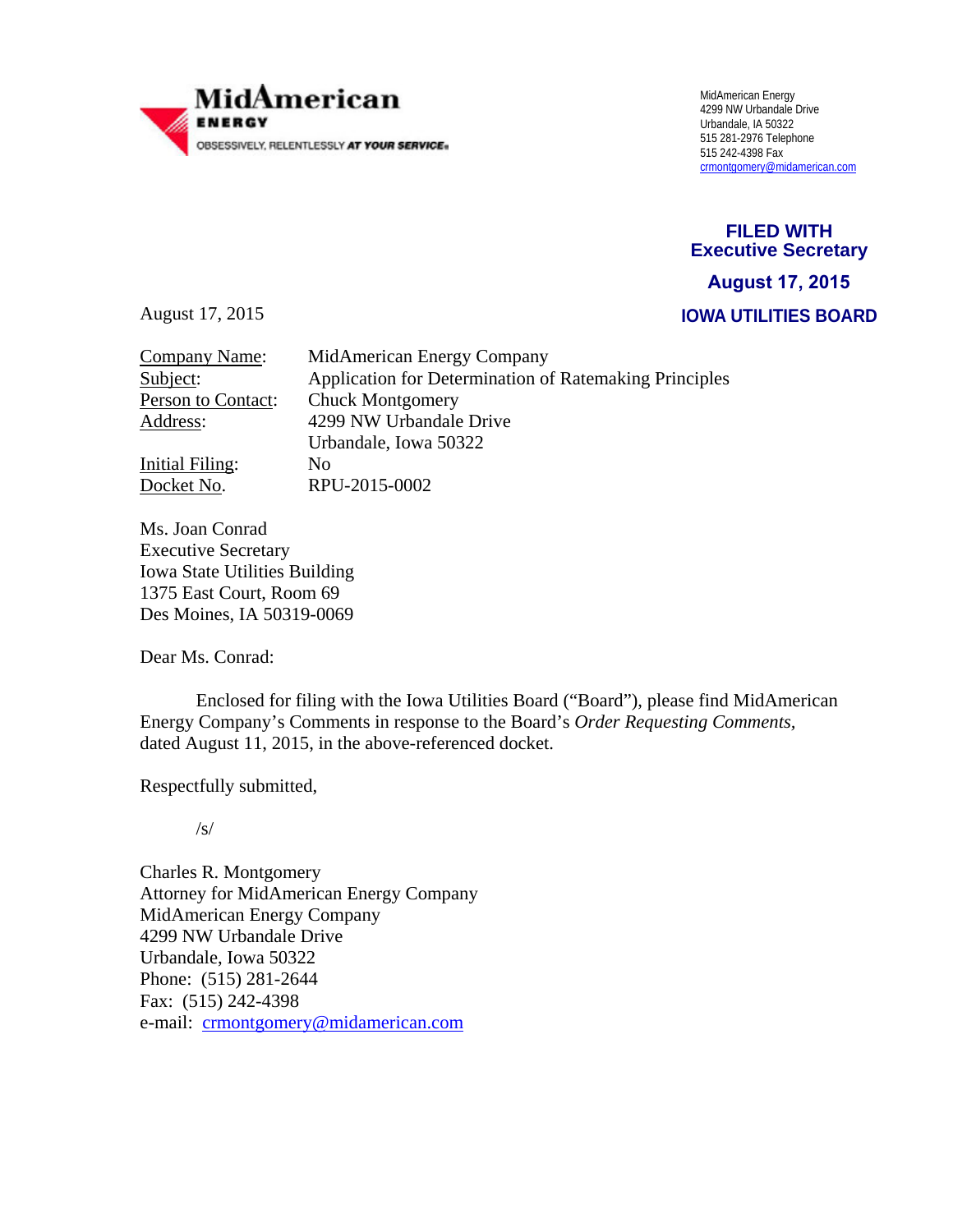## **STATE OF IOWA DEPARTMENT OF COMMERCE IOWA STATE UTILITIES BOARD**

**\_\_\_\_\_\_\_\_\_\_\_\_\_\_\_\_\_\_\_\_\_\_\_\_\_\_\_\_\_\_\_\_\_\_\_\_\_\_\_\_\_\_\_\_\_\_\_\_\_\_\_\_\_\_\_\_\_\_\_\_\_\_\_\_\_\_\_\_\_\_\_\_\_** 

| IN $RE:$                                         |                          |
|--------------------------------------------------|--------------------------|
| <b>APPLICATION OF MIDAMERICAN</b>                | DOCKET NO. RPU-2015-0002 |
| <b>ENERGY COMPANY FOR A</b>                      |                          |
| DETERMINATION OF<br><b>RATEMAKING PRINCIPLES</b> |                          |
|                                                  |                          |

## **COMMENTS IN REPLY TO BOARD ORDER OF AUGUST 11, 2015**

COMES NOW MidAmerican Energy Company ("MidAmerican") and respectfully

submits the following comments in reply to the Iowa Utilities Board *Order Requesting* 

*Comments* dated August 11, 2015.

1. The Iowa Utilities Board ("Board") standard of review for settlement agreements is

articulated in I.A.C. 199—7.18. It states with respect to settlements in contested case

proceedings:

Parties to a contested case may propose to settle all or some of the issues in the case. The board or presiding officer will not approve settlements, whether contested or uncontested, unless the settlement is reasonable in light of the whole record, consistent with law, and in the public interest. Board adoption of a settlement constitutes the final decision of the board on issues. (emphasis added)

In its initial application of this standard to a wind ratemaking principles settlement agreement, the Board stated it would review the various agreed upon principles in the context of the entire

agreement. In its *Order Approving Stipulation and Agreement,* in Docket No. RPU-03-1,

MidAmerican's Wind I ratemaking principles case, the Board stated the following at page 10

thereof:

While the stipulation and agreement may not decide each issue the way the Board would in a contested hearing, the Board, viewing the stipulation and agreement as a whole, will find it to be reasonable, in the public interest, and not contrary to any law. The stipulation and agreement will facilitate the building of additional renewable energy to help meet the Governor's goal, expand the diversity of Iowa's generation resources, and further the policy goal contained in Iowa Code § 476.41. (emphasis added)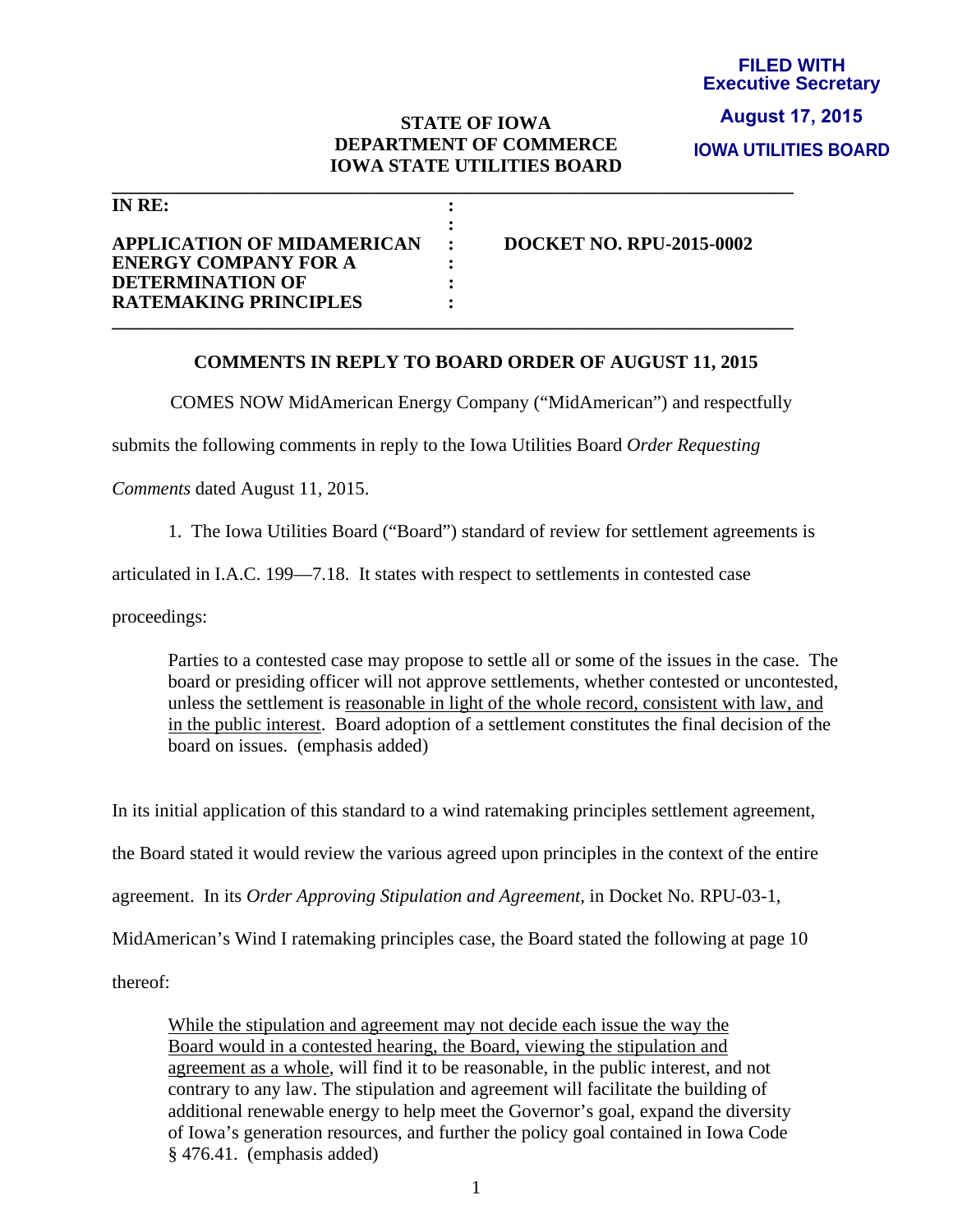The Board has since used very similar language in nearly every one of MidAmerican's wind cases. If the same standard and approach are used in this docket with respect to the current settlement agreement ("Settlement Agreement"), MidAmerican respectfully submits that the Board should also find the current Settlement Agreement to be reasonable, in the public interest, and not contrary to law.

2. The testimony and exhibits of MidAmerican's six (6) witnesses, as well as those of the Office of Consumer Advocate ("OCA") and the Environmental Law and Policy Center/Iowa Environmental Council, offer substantial evidence that the Wind X project: (1) will provide additional economic energy, while avoiding any degradation of the adequacy, reliability, or operating flexibility of the existing transmission system from a regional or a local perspective; (2) is consistent with the policy objectives of Iowa Code §476.53 (2015); (3) represents an additional step of obtaining renewable generation consistent with state law encouraging such generation in Iowa; (4) is projected to be constructed and operated at no net cost to MidAmerican's retail customers due to MidAmerican's ability to generate supplemental revenue streams and realize avoided costs from Wind  $X$ ; (5) is environmentally sound; and (6) provides substantial benefits to Iowa's economy.

3. As a consequence, all parties in this docket are in accord and have either joined the Settlement Agreement or stated they have no objection to it. This state of affairs reflects an evidentiary record supporting the conclusion that the Settlement Agreement, including the prescribed Cost Cap and the Customer Revenue Credit ratemaking principles, is reasonable, consistent with  $law<sup>1</sup>$  and in the public interest.

4. Cost Cap. The evidentiary record demonstrates that the agreed cost cap (\$1.638 million/MW) is reasonable, in the public interest and consistent with law. The testimony of

 $<sup>1</sup>$  MidAmerican has filed a waiver request that would apply to the extent that the Board deems a rule waiver necessary in order to</sup> approve the Customer Revenue Credit approach preferred by MidAmerican and the OCA. OCA has submitted a filing indicating they have no objection to the granting of such a waiver.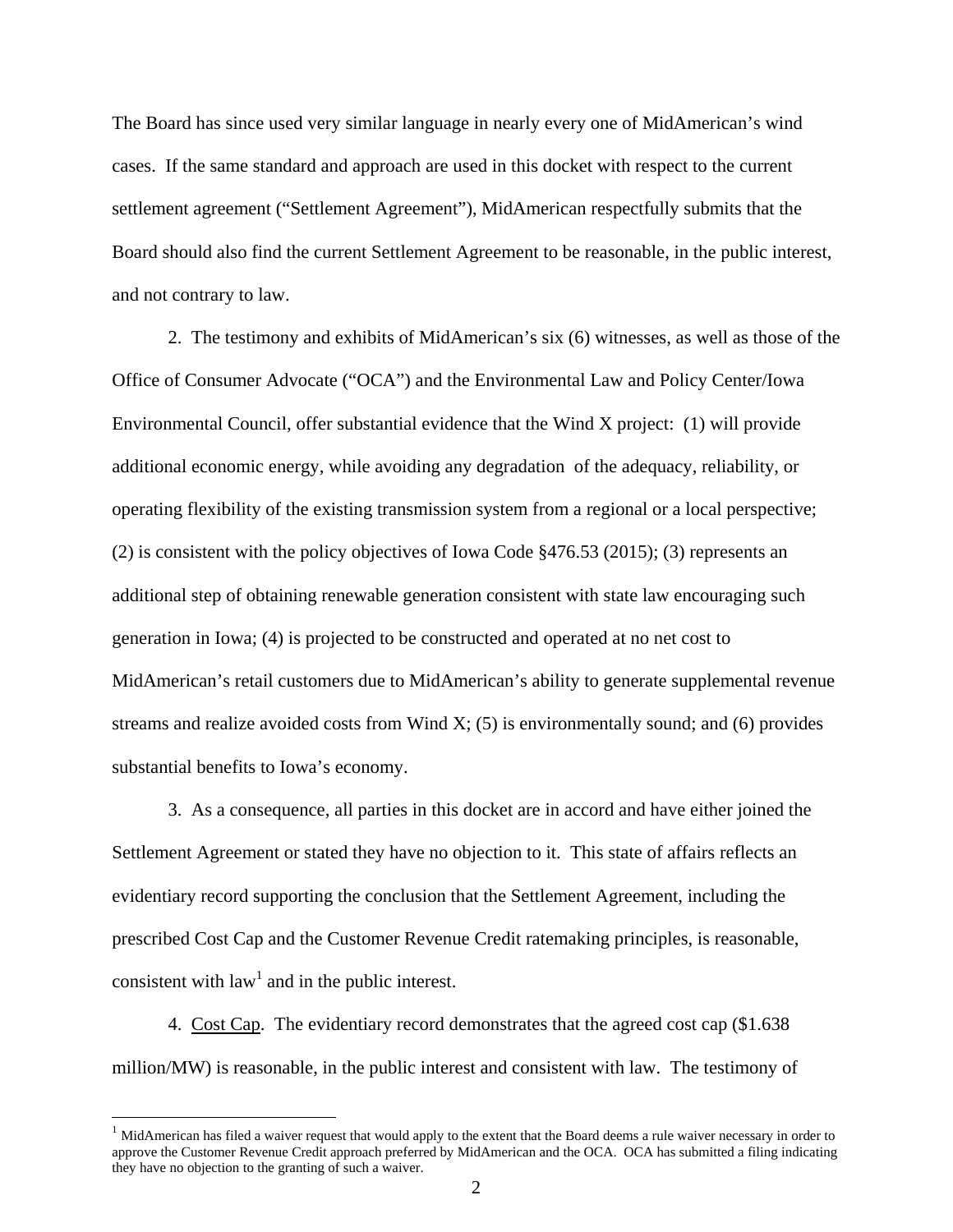Thomas B. Specketer and Adam L. Wright demonstrates that the agreed cost cap is the breakeven point at which MidAmerican projects the Wind X project will result in no net costs to its customers. Delivery of up to 552 MW of new wind generation, and all its benefits, at no net cost to customers is unique, with the exception of MidAmerican's prior wind power projects.<sup>2</sup> While the Iowa Administrative Procedure Act certainly allows the Board to make use of "the agency's experience, technical competence, and specialized knowledge<sup>33</sup> in the evaluation of evidence, MidAmerican notes there is nothing in the evidentiary record to support a conclusion that the cost cap, as agreed to in the Settlement Agreement, is unreasonable, not in the public interest, or not consistent with law.

Furthermore, as the agreed cost cap ratemaking principle states: "In the event that actual capital costs of Wind X site are lower than the cost cap, rate base shall consist of actual costs. In the event actual capital costs exceed the cost cap, MidAmerican shall be required to establish the prudence and reasonableness of such excess before it can be included in rates." Thus, the agreed cost cap assures that customers will only see costs in their rates that reflect capital costs at or below the break-even point. Any costs above that break-even point would have to be approved by the Board before their inclusion in rates.

Board staff's comments, at the August 11, 2015 decision meeting, sought to justify staff's proposed reduction to the agreed cost cap by observing that MidAmerican can simply pursue a later prudency review for recovery of Wind X costs that are in excess of the staff's alternative cost cap (\$1.610 million/MW). MidAmerican respectfully submits to the Board that reliance on an after-the-fact prudence review, regarding recovery of generation construction costs, is in direct conflict with the legislative intent behind the advance ratemaking principles statute. It was

1

 $<sup>2</sup>$  In fact, the Settlement Agreement with OCA reflects a lower return on equity ("ROE") amount than originally proposed. Had</sup> that lower ROE been reflected in a recalculation of the cost cap, a higher cost cap would have resulted. OCA resisted such a recalculation and MidAmerican agreed to settle for the cost cap as originally proposed. See Rebuttal Testimony of Thomas B. Specketer, pp.  $4 - 7$ .

<sup>&</sup>lt;sup>3</sup> Iowa Administrative Procedures Act, Section 17A.14(5)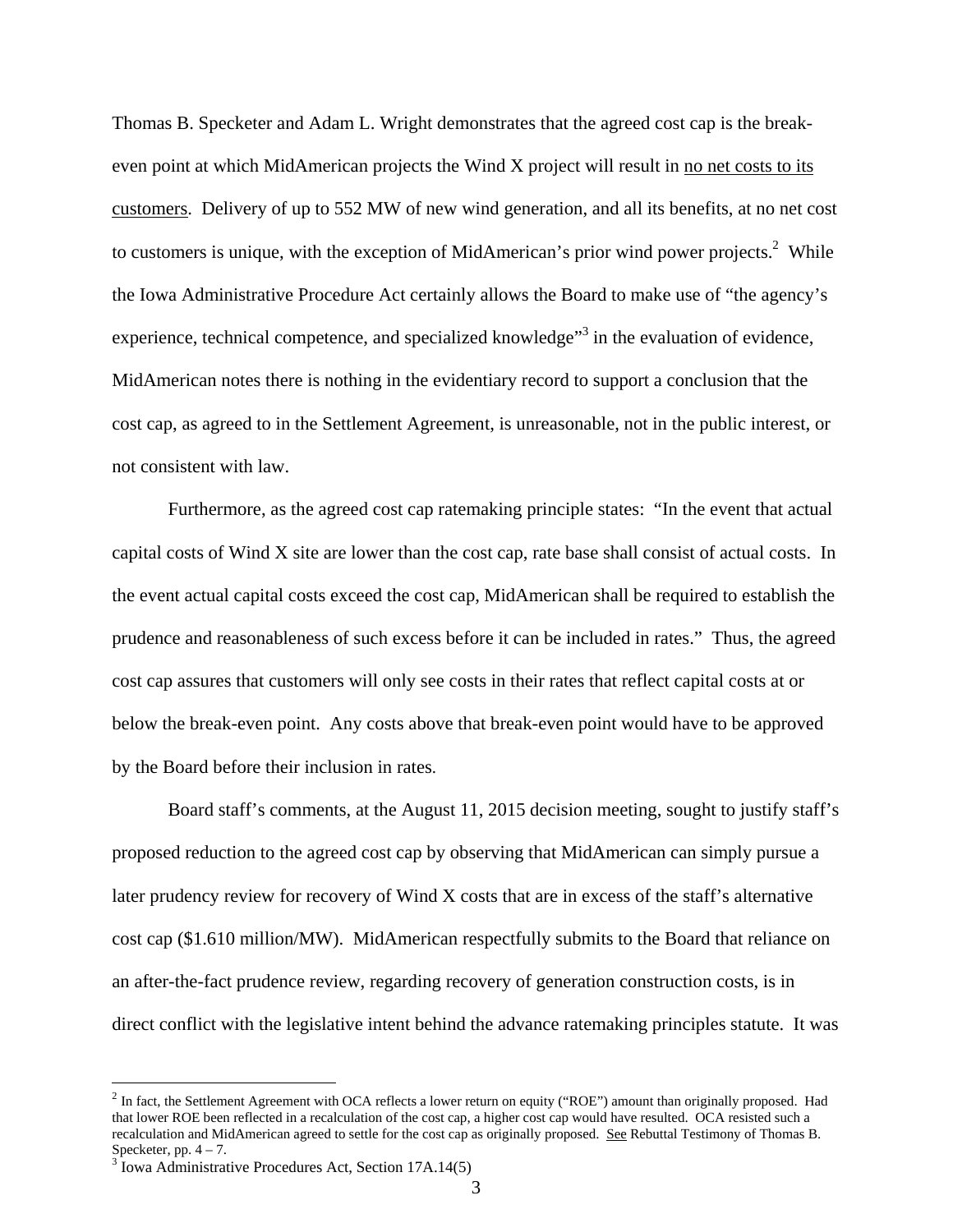the legislature's intent to create greater certainty for a rate-regulated public utility by allowing it to obtain advanced approval of ratemaking principles. That this was the legislature's intent is supported by provisions in the statute which make approved principles "binding [. . .] in any subsequent rate proceeding."<sup>4</sup> It is particularly difficult to understand why the Board would want to add uncertainty to this wind project when, as here, completion of Wind X at the agreed cost cap (\$1.638 million/MW) would yield substantial customer benefits at no net cost to customers.

MidAmerican respectfully submits that the Board staff's alternative cost cap is also inconsistent with the legislature's intent to encourage the development of generation resources. The legislature expressly stated it was "…the intent of the general assembly to attract the development of electric power generating and transmission facilities within the state in sufficient quantity to ensure reliable electric service to Iowa consumers and provide economic benefits to the state." See Iowa Code Subsection 476.53(1). Rejection of an agreed cost cap ratemaking principle, tied to the break-even point at which customers bear no net cost for Wind X's addition, does not constitute an effort to "attract the development of electric power generating…facilities." Instead, the Board staff's alternative has the potential to discourage development of very beneficial generation for customers, despite the projection that it will be delivered at no net cost to those customers.

For all of these reasons, MidAmerican submits that delivery of the project, and all its benefits, with no net cost to customers, and using the agreed cost cap, is reasonable, in the public interest and consistent with law.

5. Customer Revenue Credit. At the August 11, 2015 decision meeting of the Board, there was significant discussion about delivering wind project fuel savings to customers via the Energy Adjustment Clause ("EAC") and that this approach was a superior method when

 $4$  See Iowa Code Section 476.53(g)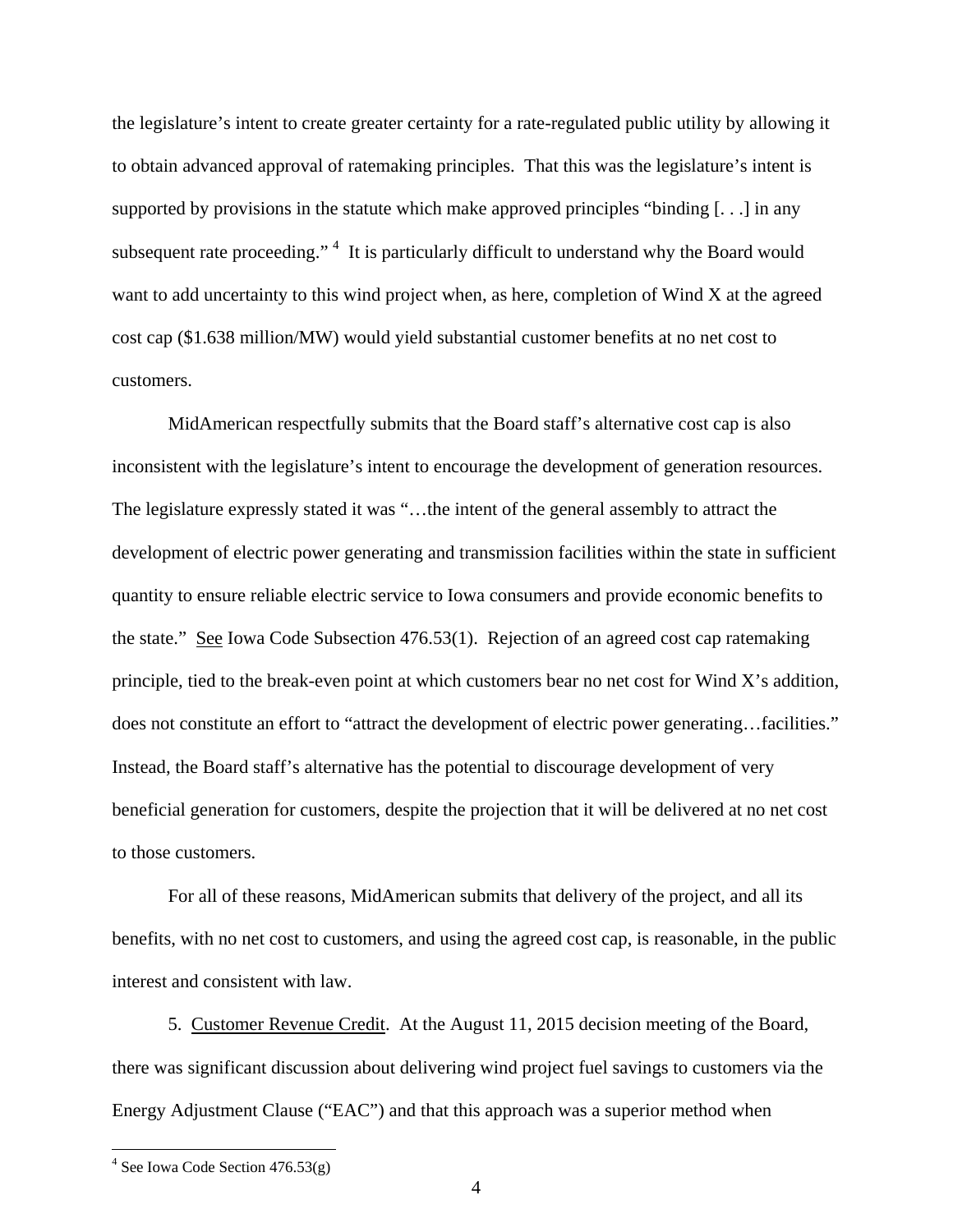compared to the Settlement Agreements' Customer Revenue Credit approach. The evidentiary record addresses both the Customer Revenue Credit and the EAC approaches to delivering Wind X fuel savings to customers. However, MidAmerican respectfully submits that the Customer Revenue Credit approach is a superior method as demonstrated by Response No. 6, Graph No. 1 (the "Graph") of MidAmerican's responses to the June 19, 2015 Board *Order Requiring Additional Information.* In the Wind IX proceeding, the Board expressed concern that there were intergenerational fairness concerns with the manner in which project costs/benefits were being distributed. For example, the following excerpt from the Board's *Order Approving Settlement with Modifications*, at pages 14-15, and 17:

While MidAmerican's customers will receive a reduction of fuel costs that flow through the EAC as a result of Wind IX, including Wind IX in MidAmerican's revenue sharing calculation that was approved in Docket No. RPU-2013-0004 will reduce any revenue sharing benefits to customers until such time as MidAmerican has a rate case that includes Wind IX in the company's rate base. Overall customer benefits vary significantly over time and are dependent on projected values and events that may or may not in fact occur.

\* \* \*

In addition, the Board is aware that there could be multi-billion dollar additions to MidAmerican's rate base over the next decade; the impact on rates would depend on the timing of the rate case.

The intergenerational concerns reflected in the excerpt above were also evident in questions posed to MidAmerican witness Specketer by the board. See *Transcript* of December 17, 2014 hearing, in Docket No. RPU-2014-0002, pp. 113-117.  $<sup>5</sup>$  The concern seemed, at least in</sup> part, to be that customers in the beginning years of the wind project would receive significant benefits (e.g., fuel cost savings) even though their rates would reflect no wind project costs, but customers in the later years while experiencing the same benefits would also experience rates

<sup>&</sup>lt;sup>5</sup> For example, Board Member Wagner asked witness Specketer, "Based on the projections, it appears the impact on the project will vary. The impacts will vary over time. For example, in the response to [our question] on an accumulated nominal dollar basis customers are worse off until about year seven of the project. How does the Board approach this from an intergenerational equality issue?"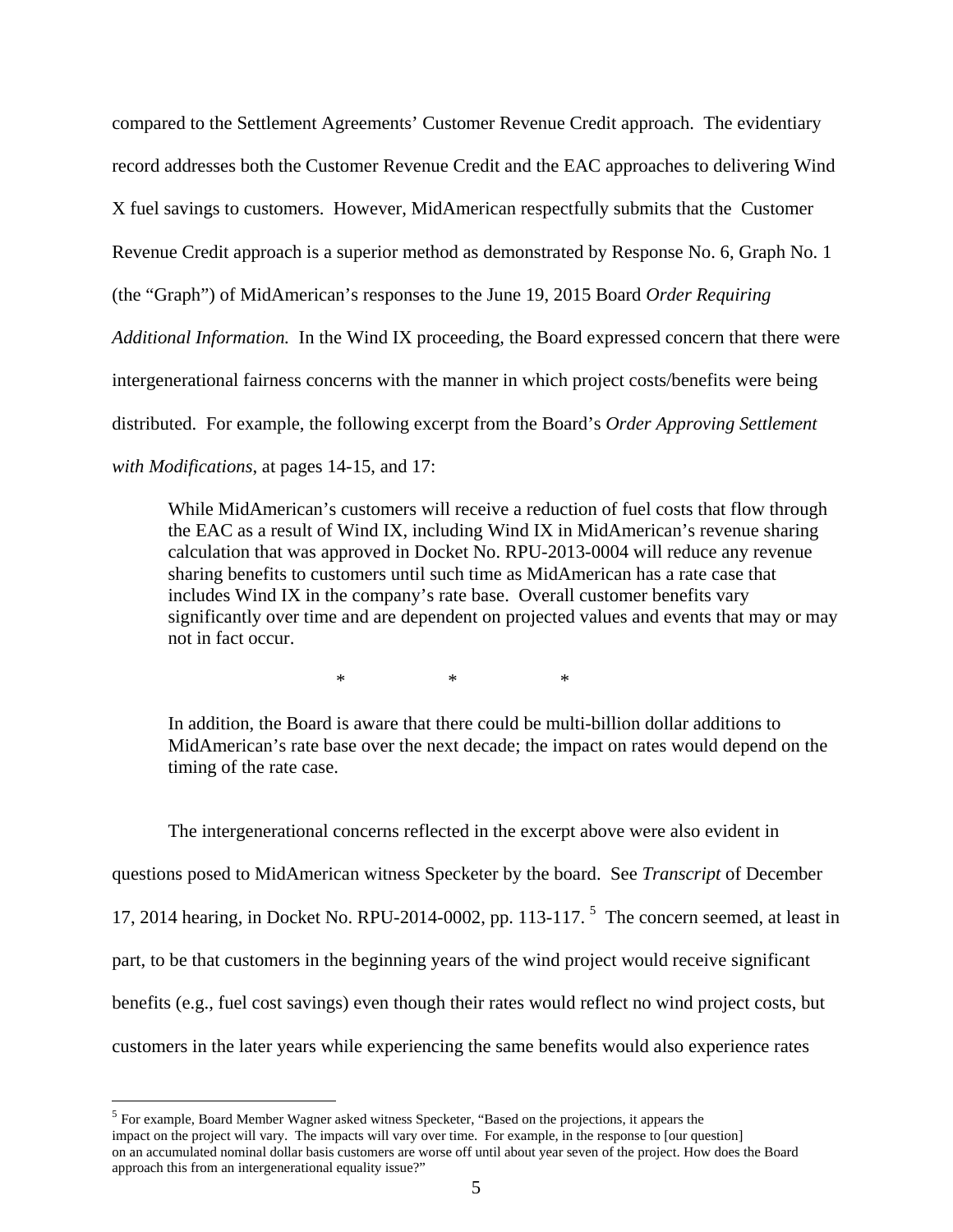that reflect the costs of Wind X (assuming a rate case). <sup>6</sup> The Graph illustrates that the Customer Revenue Credit approach resolves the intergenerational fairness concerns raised in the Wind IX proceeding and that customers, over time, would share equitably in the benefits of Wind X.

It is factual that the EAC approach was used in prior cases. However, it places greater rate increase risk on future customers by flowing the initial years' fuel savings benefits to current customers whose rates do not reflect the costs of Wind X. The Customer Revenue Credit avoids this effect by using the initial fuel cost savings to accelerate depreciation and reduce the costs facing future customers. The result is a better matching of benefits with the customers paying the Wind X costs, as compared to the EAC approach. The Customer Revenue Credit's resulting rate base reductions will also help postpone the need for and reduce the magnitude of a future rate case.

While the Graph reflects that the EAC approach may yield \$100 million more in benefits to customers, on a net present value basis (with certain assumptions), it is important to remember that the Settlement Agreement's Customer Revenue Credit approach delivers \$250 million more in benefits to customers, over the life of the project, in nominal dollars, and it does so without the EAC's intergenerational imbalance in the distribution of costs and benefits, as illustrated in the Graph. MidAmerican respectfully argues that the evidentiary record supports MidAmerican's and OCA's agreement that the Customer Revenue Credit is the preferred mechanism for flowing fuel savings to customers, and demonstrates that it is reasonable, in the public interest, and consistent with law.

 MidAmerican would also note that the Graph, provided to the Board in response to its request for more information, was submitted prior to MidAmerican and the OCA reaching settlement in the Wind X case. Because it was submitted prior to settlement, the Graph's assumptions reflected MidAmerican's original discount rate (based on an 11.5% return on

<sup>&</sup>lt;sup>6</sup> Note that the Wind X analysis used to draw these conclusions assumed MidAmerican would file a rate case in 2027.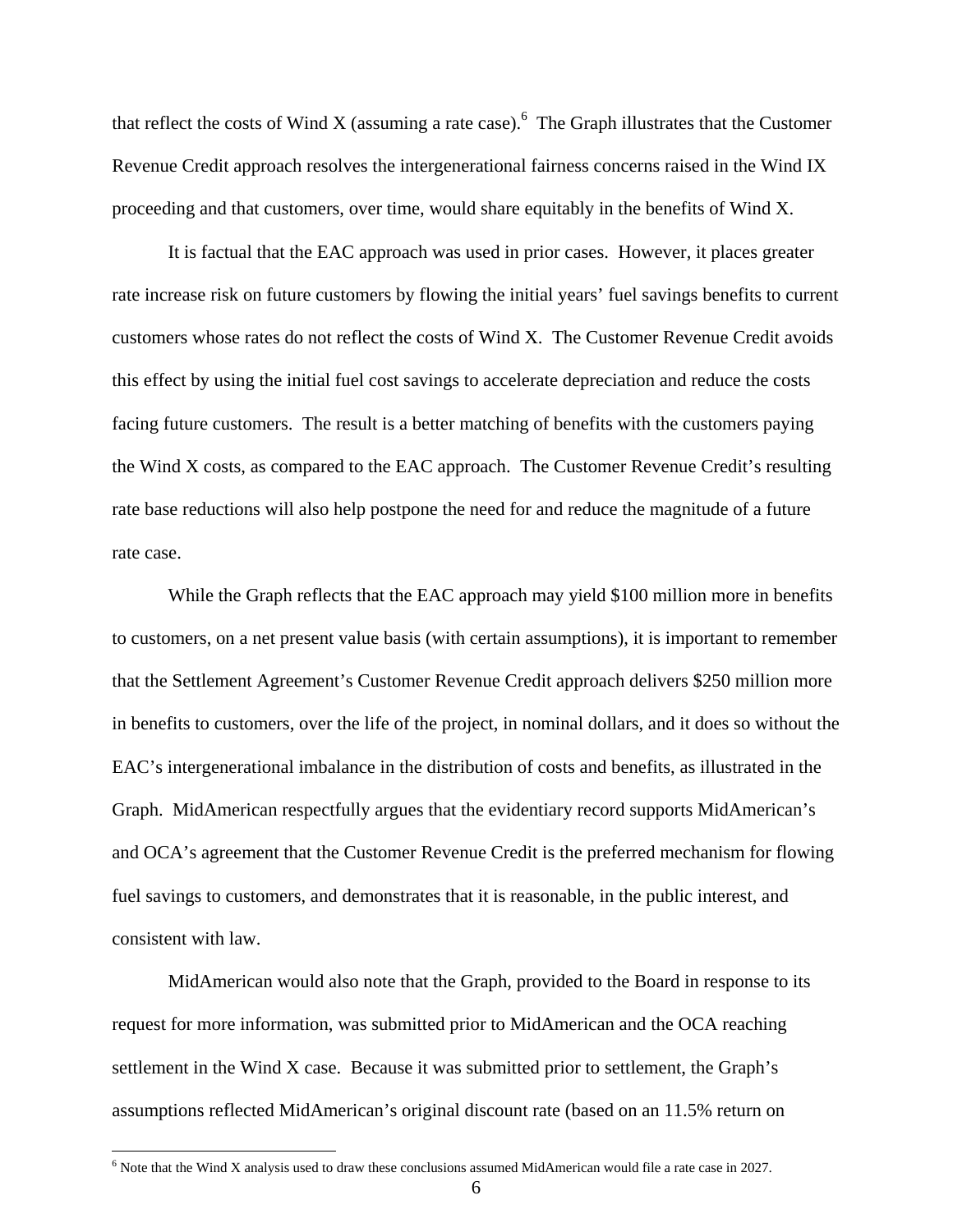equity). However, upon settlement with the OCA, MidAmerican accepted a lower return on equity (11.35%) which, in turn, forms part of the calculation of the discount rate. Thus, if the Settlement Agreement's after-tax cost of capital is used to perform the present value analysis, the \$100 million difference (the difference between the present values of the EAC and Customer Revenue Credit 30-year cash flows), is reduced to \$67.2 million. MidAmerican has provided the graph attached hereto as Attachment A as a graphical illustration of this difference.<sup>7</sup>

6. The Board staff's proposed alternatives have the potential to discourage development of very beneficial generation for MidAmerican's customers – new generation that will result in substantial economic development benefits for local communities, meaningful reductions in environmental emissions, enhancement of Iowa's competitive position for attracting energy intensive businesses, and improved competitiveness of its long-term electric rates, all as demonstrated in the evidentiary record. For example, the record demonstrates that Wind X will produce over \$160 million in new tax base, \$115 million in annual payments to landowners where wind turbines are located, increased local spending of more than \$200 million in 2016 during construction, a total payroll of approximately \$14 million during construction, and new permanent jobs for maintenance professionals (one for every 30 MW), not to mention Wind X's impact as a new economic development tool for Iowa to assist in attracting new businesses to our state and encouraging existing businesses to expand (e.g., Google, Microsoft).

 7. While the Settlement Agreement may not decide each issue the way the Board would in a contested hearing, the Settlement Agreement does, when viewed as a whole, represent a resolution that is reasonable, in the public interest, and not contrary to any law.

 $^7$  MidAmerican also notes that if the above amount (\$67.2 million) is divided by the approximately 655,000 MidAmerican Iowa electric customers, one arrives at a very rough approximation of the per customer impact--\$102.59. In reality, the impact on the ordinary residential customer is very likely much less than the \$102.59 value. Thus, the EAC approach would forfeit substantial benefits from the Customer Revenue Credit's fairer distribution of Wind X benefits, over time, in order to lay claim to a rather minute benefit per customer over the life of the project.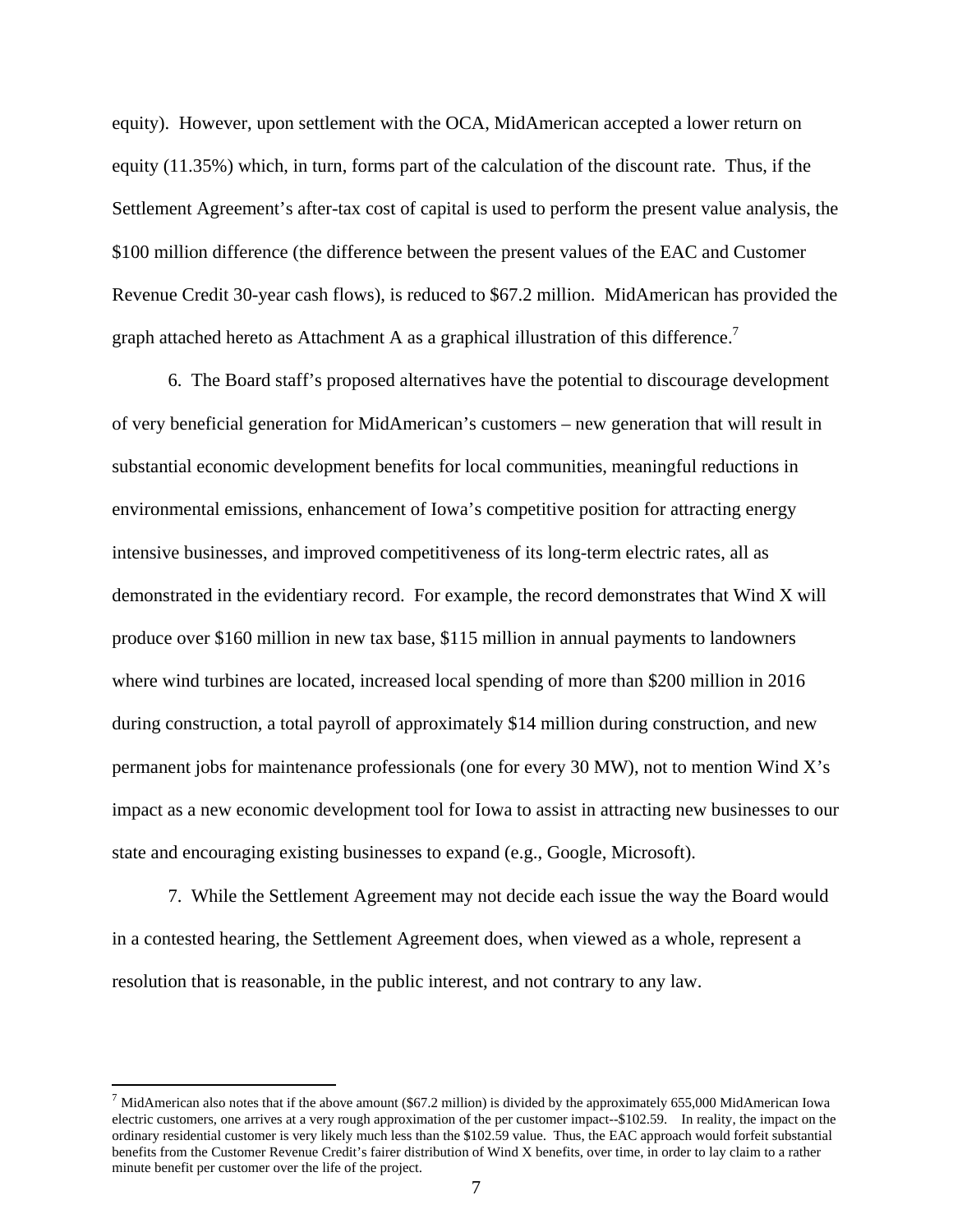WHEREFORE, MidAmerican respectfully requests that the Board approve the

Settlement Agreement as agreed to by the parties, and that it do so expeditiously given the time

considerations previously expressed in the testimony of Mr. Wright (Direct Testimony, pp. 6-8).

Dated this 17<sup>th</sup> day August, 2015.

Respectfully submitted,

## MIDAMERICAN ENERGY COMPANY

 By /s/ Charles R. Montgomery Charles R. Montgomery Rob Berntsen 666 Grand Avenue,  $26^{\text{th}}$  Floor Des Moines, Iowa 50309 Phone: (515) 281-2976 Fax: (515) 242-4398 Email: crmontgomery@Midamerican.com

ATTORNEYS FOR MIDAMERICAN ENERGY COMPANY